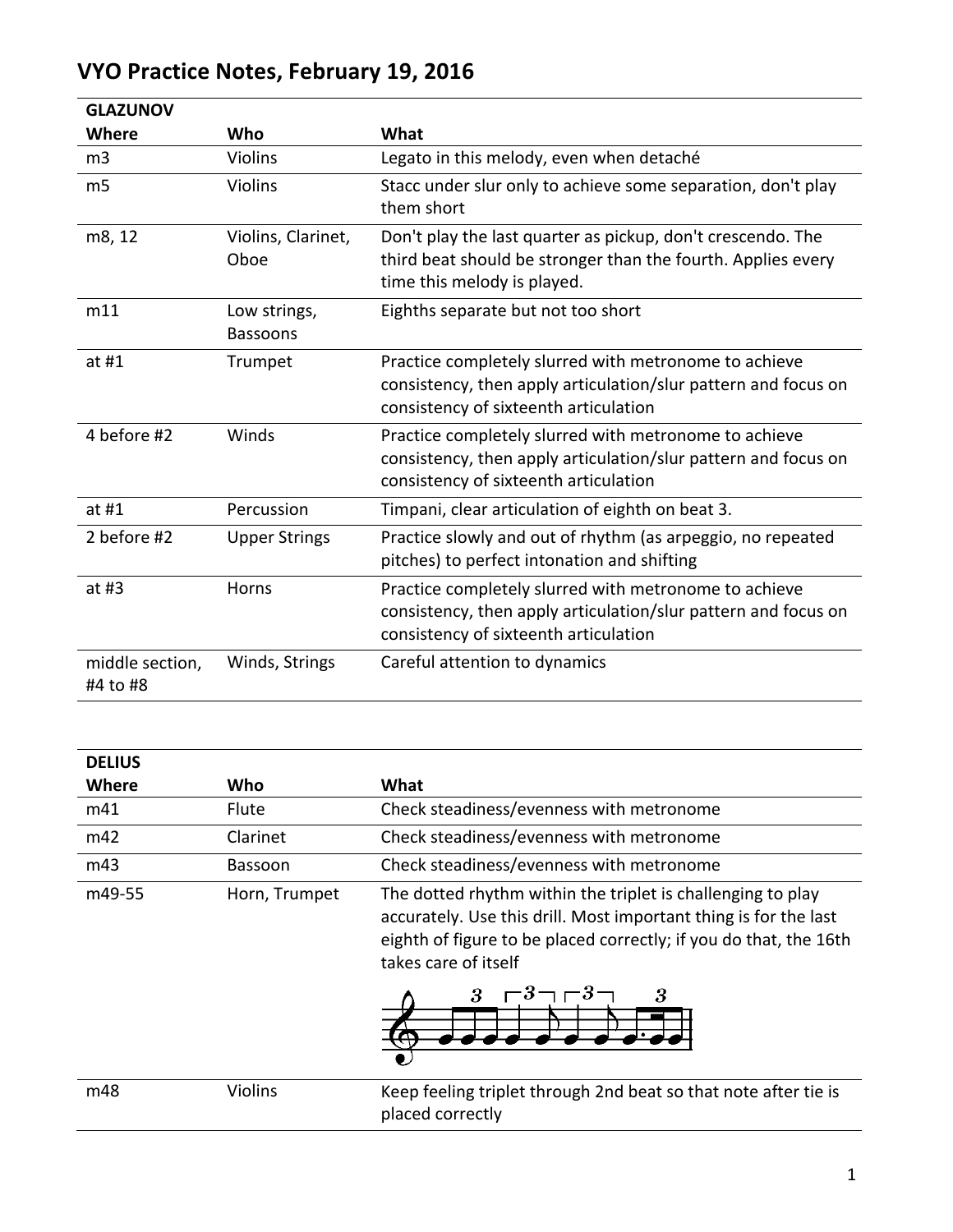| DELIUS (cont.)  |                         |                                                                                                                                                        |
|-----------------|-------------------------|--------------------------------------------------------------------------------------------------------------------------------------------------------|
| <b>Where</b>    | Who                     | What                                                                                                                                                   |
| m69             | Viola, Cello            | Train yourself to keep thinking eighth note subdivision in this<br>passage so that violin triplets don't throw you off                                 |
| m73             | <b>Violins</b>          | Review carefully so that half/whole step pattern is clear to<br>you                                                                                    |
| m <sub>69</sub> | Flute, Clarinet         | Practice with metronome and ensure that notes are steady<br>and even                                                                                   |
| m80             | Winds                   | Practice with metronome and ensure that notes are steady<br>and even                                                                                   |
| m87             | Violin 1, Viola         | Practice at half tempo and focus on execution of hairpins so<br>that they will be audible to audience (applies to all instances)                       |
| m89             | Winds                   | Practice at half tempo and focus on execution of hairpins so<br>that they will be audible to audience (applies to all instances)                       |
| m87             | Violin 2                | Lower part, maintain eighth note subdivision so that dotted<br>rhythm is accurate (most of the orchestra is playing triplets as<br>if we were in 12/8) |
| m95             | Flute, Oboe             | Check intonation of diminished arpeggio beats 3 & 4                                                                                                    |
| m117-124        | Strings (ex bass)       | Check intonation, especially sequences of half steps. Play<br>against "E" pitch drone for reference (the basses hold an E<br>through these 8 measures. |
| m141            | Strings (ex bass)       | Practice slowly with aim of steady, even execution. M150-<br>153, mark half steps and learn pattern                                                    |
| m160-177        | Upper strings,<br>winds | Check intonation (key of g# minor)                                                                                                                     |
| m255-6          | Violin 1                | Fluency of shift at end of measure                                                                                                                     |

| <b>PROKOFIEV</b>                                  |                                                |                                                                                                                                                                                                                                   |
|---------------------------------------------------|------------------------------------------------|-----------------------------------------------------------------------------------------------------------------------------------------------------------------------------------------------------------------------------------|
| <b>Where</b>                                      | Who                                            | What                                                                                                                                                                                                                              |
| Opening<br>Andante section                        | <b>Brass</b>                                   | Practice long notes/crescendos so that you have a grasp on<br>breath control/management. Especially important that, if you<br>need to breathe in a middle of a note, you can get the breath<br>quickly and reenter without accent |
| Allegro pesante<br>section (starting<br>at #2 $)$ | Strings (ex bass),<br>Flute, Oboe,<br>Clarinet | Use this approach to develop consistent approach to dotted<br>rhythm. Remember that the 16th is placed in relation to the<br>next beat and should always have a "snap" to it                                                      |

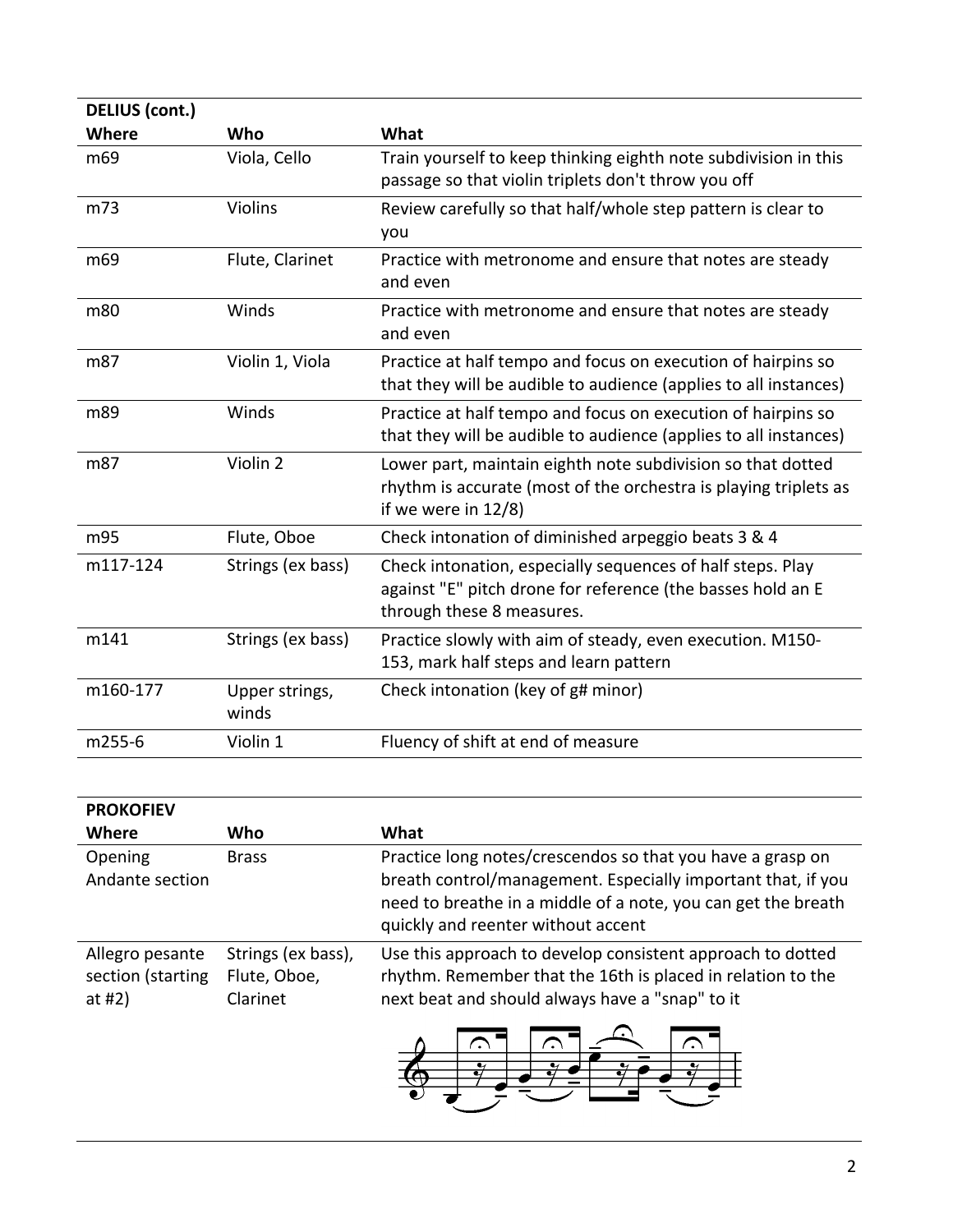| <b>PROKOFIEV (cont)</b>                           |                |                                                                                                                                                  |
|---------------------------------------------------|----------------|--------------------------------------------------------------------------------------------------------------------------------------------------|
| Where                                             | Who            | What                                                                                                                                             |
| Allegro pesante<br>section (starting<br>at #2 $)$ | <b>Strings</b> | Check intonation/shifting for dotted eighth/sixteenth<br>passages by playing even eighth notes slowly first<br>practice very slowly<br>$\bullet$ |
| at #8                                             | Violin 1       | This 8m passage is quite exposed. Check intonation,<br>accuracy/speed of shifts                                                                  |

| <b>FALLA - Afternoon</b> |                 |                                                                                                                                                                                                                                            |
|--------------------------|-----------------|--------------------------------------------------------------------------------------------------------------------------------------------------------------------------------------------------------------------------------------------|
| Where                    | Who             | What                                                                                                                                                                                                                                       |
| from $#2$ to $#4$        | Flute, Clarinet | In solos, start trill slowly, speed up over first measure, then<br>slacken (as you decresc.) The 16ths should feel like an<br>extension of the trill. The 13-tuplet should speed up at start<br>and then slow down a bit as it gets softer |
| 5 after #4               | Violin 2        | Omission in part -- half note should be tremolo (3 slashes on<br>stem), please fix. Big accent on change to b-natural on 3rd<br>beat.<br>tutti<br>п<br>cresc.                                                                              |

| <b>FALLA - Miller's Wife (Fandango)</b> |                         |                                                                                                                  |
|-----------------------------------------|-------------------------|------------------------------------------------------------------------------------------------------------------|
| Where                                   | Who                     | What                                                                                                             |
|                                         | All                     | See tempo sheet for info on where the beat changes from<br>$2+2+2$ (3/4) to 3+3 (6/8)                            |
| 3 after #7                              | <b>Horns</b>            | Not too soft on stopped notes at start -- think mf and make<br>sure that the stopped tone color/buzz is apparent |
| at $#8$                                 | Cello, Bass,<br>Bassoon | Use this exercise to develop confidence in the duple rhythm<br>in the 2nd and 4th measures.                      |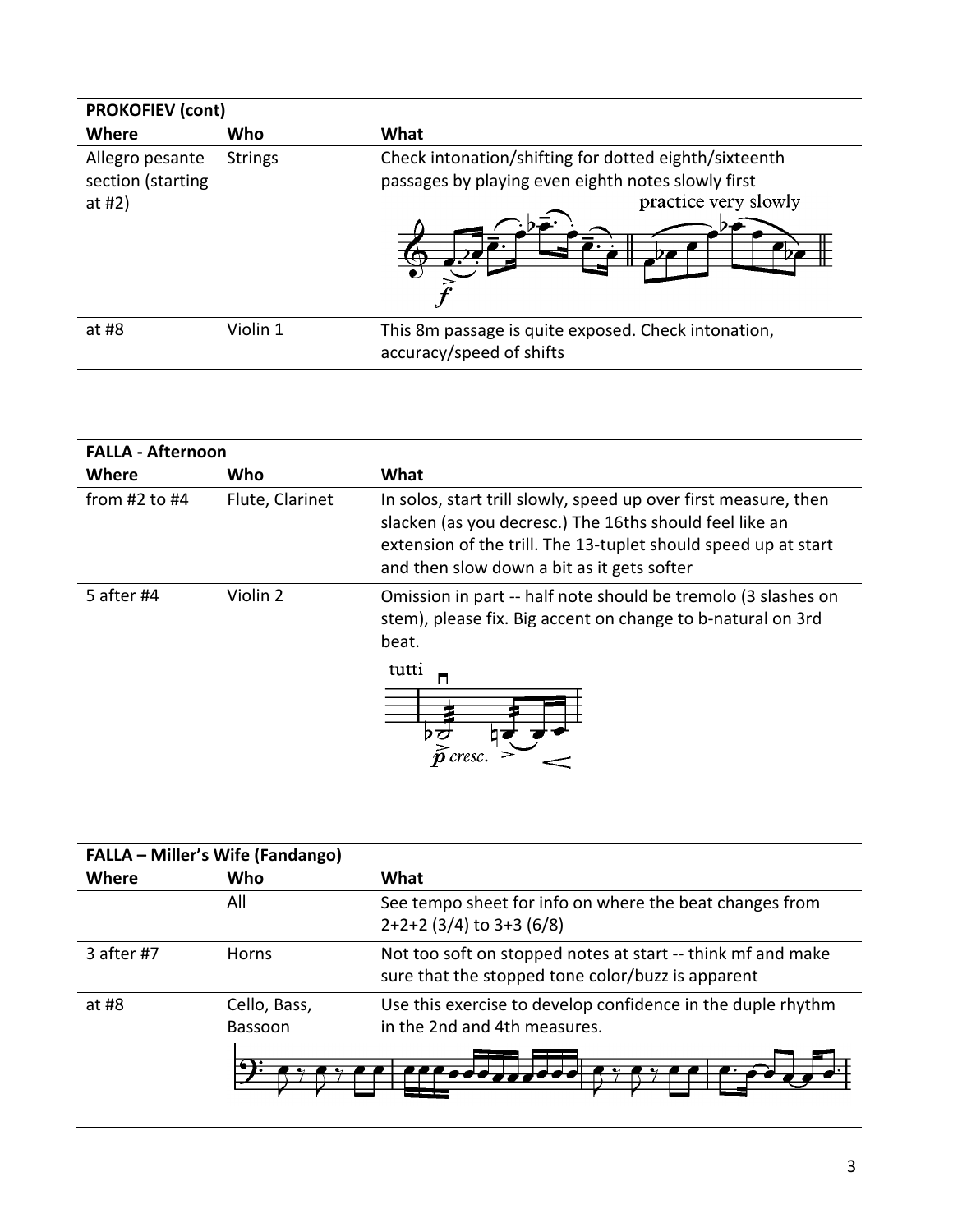|                                 | FALLA - Miller's Wife (Fandango) (cont.) |                                                                                                                                                                                                                                                                                                                                                                                                                                      |
|---------------------------------|------------------------------------------|--------------------------------------------------------------------------------------------------------------------------------------------------------------------------------------------------------------------------------------------------------------------------------------------------------------------------------------------------------------------------------------------------------------------------------------|
| Where                           | Who                                      | What                                                                                                                                                                                                                                                                                                                                                                                                                                 |
| at #9                           | Trumpet                                  | Play strongly so that buzz of mute will cut through                                                                                                                                                                                                                                                                                                                                                                                  |
| 5-6 before #11                  | Violins                                  | Notice f-natural - makes it a different sequence of intervals                                                                                                                                                                                                                                                                                                                                                                        |
|                                 |                                          | than previous instances of tune                                                                                                                                                                                                                                                                                                                                                                                                      |
| at #12                          | Oboe                                     | Solo, play f, project over strings                                                                                                                                                                                                                                                                                                                                                                                                   |
| at #14                          | Violin 1                                 | Review scalar passages with metronome. Trills should stop                                                                                                                                                                                                                                                                                                                                                                            |
|                                 |                                          | prior to playing grace notes                                                                                                                                                                                                                                                                                                                                                                                                         |
| <b>FALLA - Neighbors' Dance</b> |                                          |                                                                                                                                                                                                                                                                                                                                                                                                                                      |
| <b>Where</b>                    | Who                                      | What                                                                                                                                                                                                                                                                                                                                                                                                                                 |
|                                 | All                                      | Using metronome in practicing this dance is going to be very                                                                                                                                                                                                                                                                                                                                                                         |
|                                 |                                          | useful in gaining comfort in the transitions from 3/4 to 3/8 to                                                                                                                                                                                                                                                                                                                                                                      |
|                                 |                                          | 3/4. Eighth note stays constant; speed is e=188/q=94/q.=61.                                                                                                                                                                                                                                                                                                                                                                          |
| at #4                           | Violin 2                                 | Stop trill/tremolo before playing grace note                                                                                                                                                                                                                                                                                                                                                                                         |
|                                 | Flute, Clarinet,                         | See below for execution of eighth note trill followed by 16th                                                                                                                                                                                                                                                                                                                                                                        |
|                                 | Violins, Viola,                          | with grace note                                                                                                                                                                                                                                                                                                                                                                                                                      |
|                                 | Cello                                    |                                                                                                                                                                                                                                                                                                                                                                                                                                      |
|                                 |                                          | truumum<br>tommum<br>trumum                                                                                                                                                                                                                                                                                                                                                                                                          |
|                                 |                                          |                                                                                                                                                                                                                                                                                                                                                                                                                                      |
|                                 |                                          | cresc.                                                                                                                                                                                                                                                                                                                                                                                                                               |
|                                 |                                          |                                                                                                                                                                                                                                                                                                                                                                                                                                      |
|                                 |                                          |                                                                                                                                                                                                                                                                                                                                                                                                                                      |
|                                 |                                          | cresc.                                                                                                                                                                                                                                                                                                                                                                                                                               |
|                                 | Flute, Clarinet,                         | Contrast with execution of the tremolo without grace note at<br>end                                                                                                                                                                                                                                                                                                                                                                  |
|                                 | Violins, Viola,<br>Cello                 |                                                                                                                                                                                                                                                                                                                                                                                                                                      |
|                                 |                                          |                                                                                                                                                                                                                                                                                                                                                                                                                                      |
|                                 |                                          |                                                                                                                                                                                                                                                                                                                                                                                                                                      |
|                                 |                                          |                                                                                                                                                                                                                                                                                                                                                                                                                                      |
|                                 |                                          |                                                                                                                                                                                                                                                                                                                                                                                                                                      |
|                                 |                                          |                                                                                                                                                                                                                                                                                                                                                                                                                                      |
|                                 |                                          |                                                                                                                                                                                                                                                                                                                                                                                                                                      |
| at #11                          | Violin 1                                 | Lower part, play measured (32nds). There are errors in this                                                                                                                                                                                                                                                                                                                                                                          |
|                                 |                                          | passage regarding which notes are tremolo -- see correction                                                                                                                                                                                                                                                                                                                                                                          |
|                                 |                                          | below (m110, no slashes on two 16ths, m113 add double                                                                                                                                                                                                                                                                                                                                                                                |
|                                 |                                          | slashes to eighth notes)                                                                                                                                                                                                                                                                                                                                                                                                             |
|                                 | arco                                     | sul ponticello (bridge)                                                                                                                                                                                                                                                                                                                                                                                                              |
|                                 |                                          |                                                                                                                                                                                                                                                                                                                                                                                                                                      |
|                                 |                                          |                                                                                                                                                                                                                                                                                                                                                                                                                                      |
|                                 |                                          | $\mathcal{F}% _{0}=\mathcal{F}_{0}=\mathcal{F}_{0}=\mathcal{F}_{0}=\mathcal{F}_{0}=\mathcal{F}% _{0}=\mathcal{F}_{0}=\mathcal{F}_{0}=\mathcal{F}% _{0}=\mathcal{F}_{0}=\mathcal{F}% _{0}=\mathcal{F}_{0}=\mathcal{F}_{0}=\mathcal{F}% _{0}=\mathcal{F}% _{0}=\mathcal{F}% _{0}=\mathcal{F}% _{0}=\mathcal{F}% _{0}=\mathcal{F}% _{0}=\mathcal{F}% _{0}=\mathcal{F}% _{0}=\mathcal{F}% _{0}=\mathcal{F}% _{0}=\mathcal{F}% _{$<br>m f |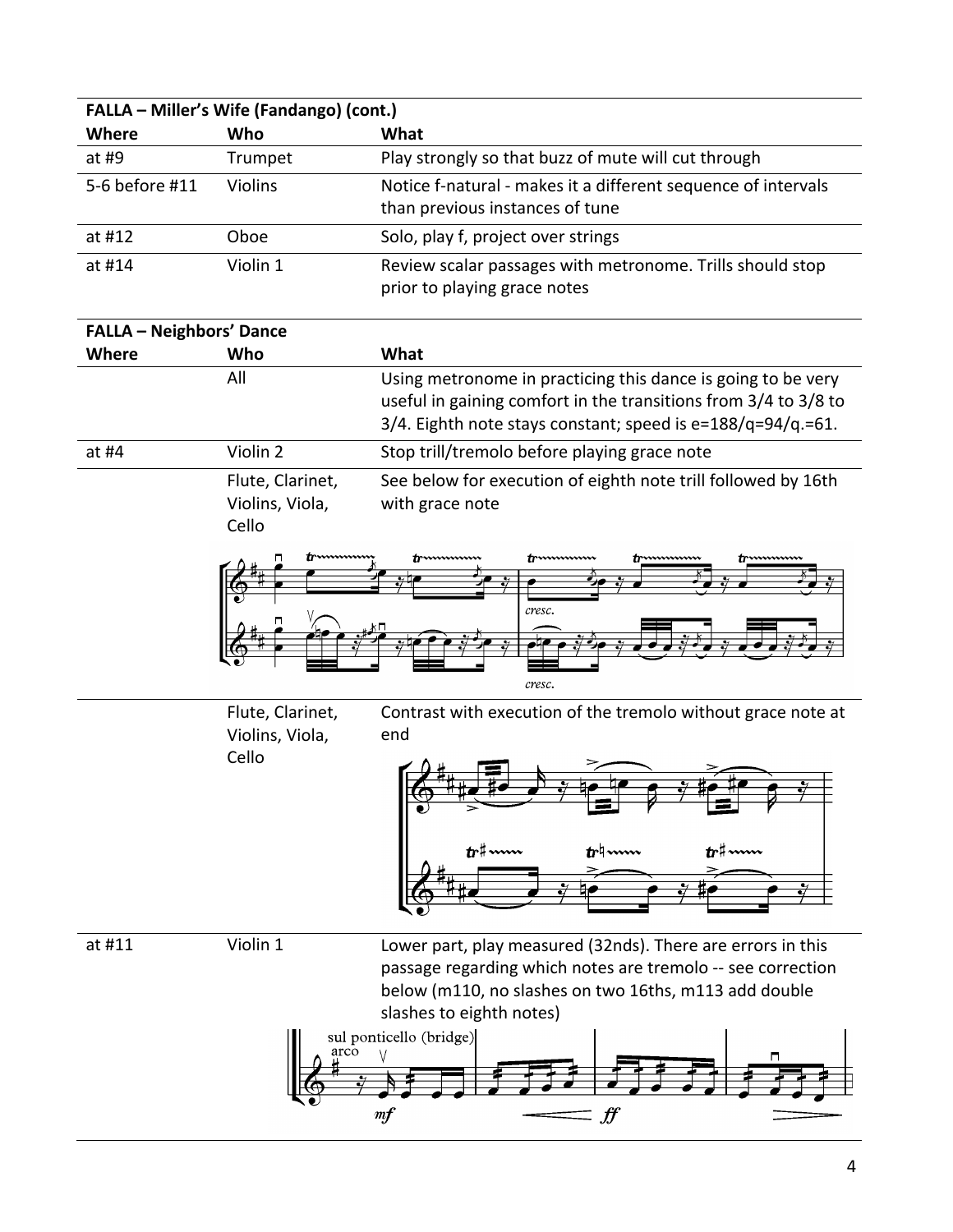| <b>FALLA - Neighbors' Dance (cont)</b> |                              |                                                                                                                                          |
|----------------------------------------|------------------------------|------------------------------------------------------------------------------------------------------------------------------------------|
| Where                                  | Who                          | What                                                                                                                                     |
| $m4$ and 1<br>before #1                | Violin 1, Flute 1,<br>Oboe 1 | Think 16ths subdivision to ensure that 32nds are placed<br>correctly.                                                                    |
| 2 before #1                            | Strings (ex bass)            | Set metronome for 8ths or 16ths and play through the<br>following 4 measures to make the meter change and<br>syncopated entry at #1 work |
| at #2                                  | Violin 2, Viola,<br>Cello    | Hold steady on pizz -- don't be early going to low note after<br>eighth note                                                             |
| 4 before #3                            | Flute 1, Oboe,<br>Clarinet 1 | Stop trill at downbeat, will help following syncopation be on<br>time.                                                                   |
| from #9 to $#11$                       | All                          | Practice this section with metronome (q.=60/eighth=180)                                                                                  |
| at #12                                 | Str ex CB                    | Practice the trill passages slowly to improve left hand motion<br>and accuracy                                                           |
| from 1 before<br>#13 to #14            | All                          | Practice this section with metronome (q.=60/eighth=180)                                                                                  |

| <b>FALLA - Miller's Dance</b> |                   |                                                                                                                                                                |
|-------------------------------|-------------------|----------------------------------------------------------------------------------------------------------------------------------------------------------------|
| <b>Where</b>                  | Who               | What                                                                                                                                                           |
| at $#2$                       | Strings (ex bass) | At frog, very close to bridge. Will take some practice to get<br>used to maintaining this sounding point with fast down<br>retakes                             |
|                               | All               | The tempo list for this is quite long, but worth reviewing and<br>using to mark what happens at transitions in your part.<br>Listening to recording will help! |

| <b>FALLA - Final Dance</b> |                               |                                                                                                                                                                            |
|----------------------------|-------------------------------|----------------------------------------------------------------------------------------------------------------------------------------------------------------------------|
| Where                      | Who                           | What                                                                                                                                                                       |
| $2-3$ before #1            | Bassoon, Horn 1<br>& 3, Cello | Get comfortable with playing these measures against a 6/8<br>dotted quarter pulse                                                                                          |
| at #1                      | <b>Violins</b>                | See the sheet in this packet with comparison of the accent<br>patterns for the three times this tune is played (also at #19<br>and $#26$ )                                 |
| at #3                      | <b>Upper Strings</b>          | Practice to integrate dynamics and develop flexibility to make<br>accelerando                                                                                              |
| at #4                      | Low Strings                   | Metronome practice to make precise entry with clarity in<br>piano dynamic                                                                                                  |
| #8 to #9                   | Strings (ex bass)             | Note this is sul ponticello. Practice playing this passage<br>against the bridge so that you're accustomed to it                                                           |
| 2 after #13                | Flute 2, Oboe 2,<br>Violin 1  | Practice timing of 32nd note run, first with metronome eighth<br>pulse, then with dotted quarter. Performance tempo is<br>q.=72/e=216, but start working on it more slowly |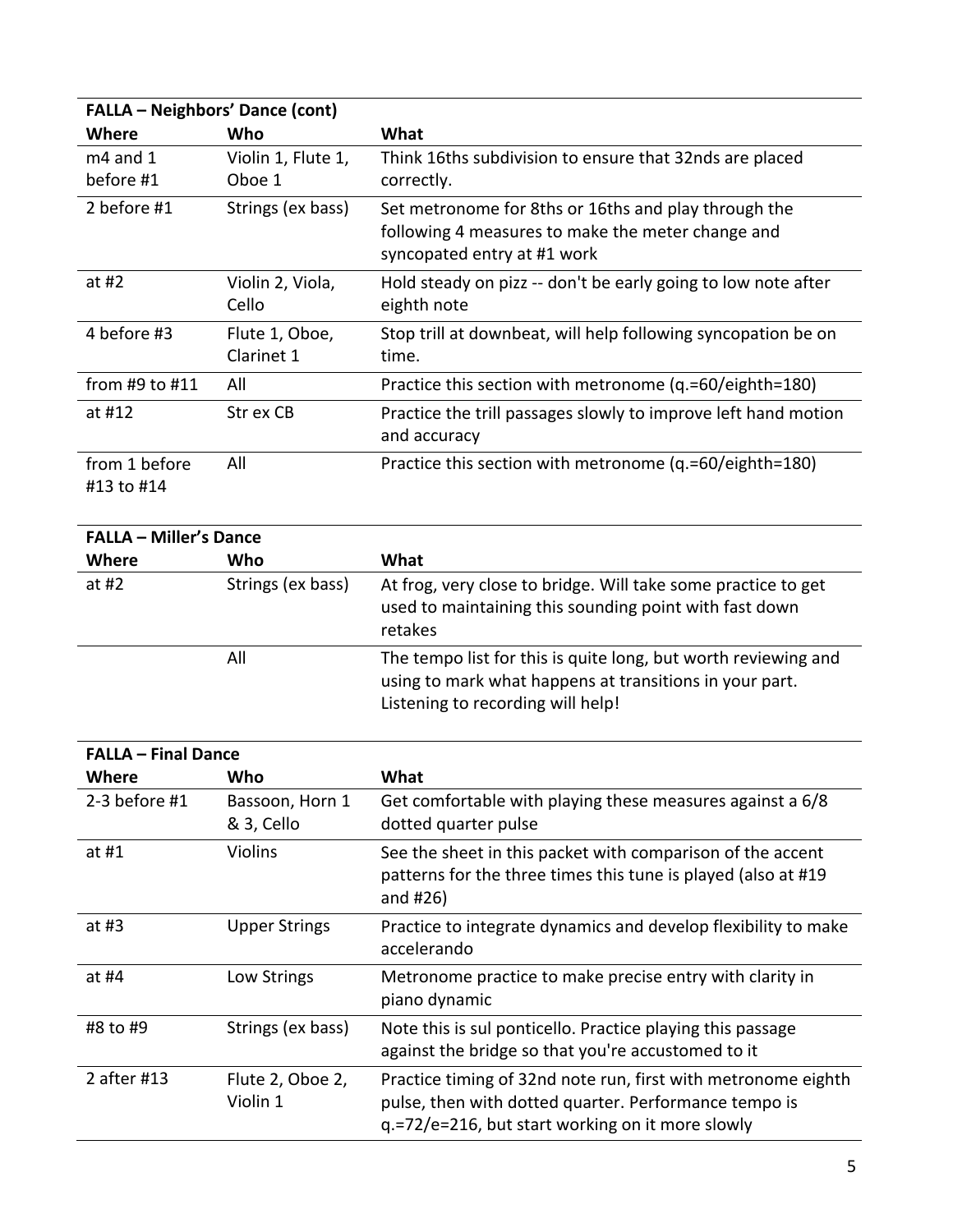| <b>FALLA - Final Dance</b> |                      |                                                                                                                                                                                                                                                                                               |
|----------------------------|----------------------|-----------------------------------------------------------------------------------------------------------------------------------------------------------------------------------------------------------------------------------------------------------------------------------------------|
| <b>Where</b>               | Who                  | What                                                                                                                                                                                                                                                                                          |
| at #11                     | All                  | Key signature! 3 sharps. Eighth note pattern is all whole steps                                                                                                                                                                                                                               |
| from $#4$ to $#5$          | Horns, Trumpets      | Practice with metronome, counting carefully. Note that<br>entrance at 7 before #4 is a measure earlier in the phrase<br>than the ones in the preceding 8 measures                                                                                                                             |
| #9-#10                     | Winds                | always F-natural                                                                                                                                                                                                                                                                              |
| #13 to #16                 | All                  | This section will be beat in 2, but most parts are written with<br>measures alternating between 3+3 and 2+2+2 feel. Look<br>carefully to make sure you know where the notes fall relative<br>to the 6/8 beat. Notation can be confusing when you have<br>32nds. See the score pages attached. |
| #21-23                     | All                  | Alternation between 3/4 and 6/8 beat as follows:                                                                                                                                                                                                                                              |
|                            |                      | 22                                                                                                                                                                                                                                                                                            |
| 5 after #24                | Violin 1             | This is a bit awkwardly written -- work on it carefully                                                                                                                                                                                                                                       |
| 2-4 after #25              | Violin 1             | All intervals are whole steps -- work carefully on intonation<br>and hand shape/position                                                                                                                                                                                                      |
| at #28                     | Winds                | 3rd measure, start compressing 16ths to move tempo<br>forward.                                                                                                                                                                                                                                |
| 2 after #29                | Winds                | Check pitches here -- all whole steps 2nd half of measure                                                                                                                                                                                                                                     |
| 1 before #32               | Horns                | "pavillon en l'air" indicates that this passage is to be played<br>bells-up until measure before #33. Any time you do anything<br>out of the ordinary, it's a good idea to practice it that way.                                                                                              |
| at #35                     | <b>Upper Strings</b> | Practice this passage slowly. Try this method:                                                                                                                                                                                                                                                |
|                            |                      | 3<br>3<br>3<br>3<br>3<br>3                                                                                                                                                                                                                                                                    |